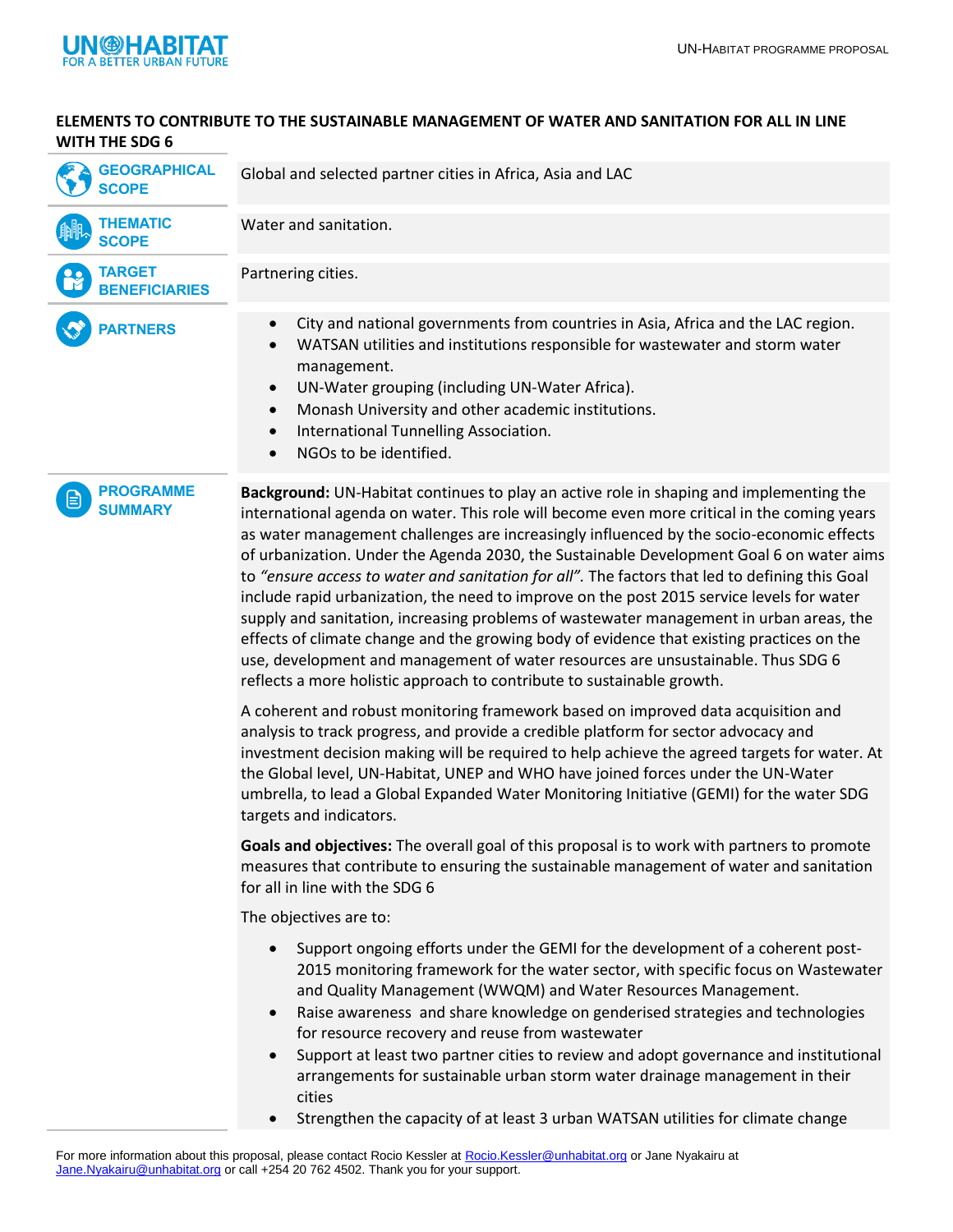

vulnerability assessment and adaptation measures, as well as energy audits to optimise the energy consumption of their water use systems



UN-Habitat and UNEP co-chair the Global Wastewater Initiative  $(GW<sub>2</sub>I)$  and have initiated actions to facilitate collaboration among players in the sector in order to: promote wastewater reuse, nutrient removal, biogas production; provide a platform for partnerships to initiate comprehensive, effective and sustained programmes addressing wastewater management; and to encourage new investments in wastewater management.

Climate variability and change is perceived to be an important contributor to increased frequency and severity of extreme weather events. Water sensitive urban drainage planning and storm water management, including sustainable urban drainage systems, will contribute to increased resilience to the adverse impacts of flooding events and enhance the live ability of urban environments. A UN-Habitat Strategy document highlighting the potential areas of engagement on sustainable urban drainage services was prepared in early 2014 as a response to the Governing Council Resolution 24/7 of 2013, and UN-Habitat has entered into an MOU with Monash University in Australia to collaborate on developing city characterization tools to benchmark integrated urban water management.

In keeping with the three pronged approach of the New Urban Agenda (viz., urban planning, legislation, and economy), UBSB is working to exploit UN-Habitat intra-agency collaboration with the urban planning, urban legislation and urban economy Branches for appropriate expert inputs to its work, and with the Regional Offices to coordinate efforts at the regional and country levels. There is also close collaboration with Partner countries and institutions responsible for the water cycle elements to support activities in areas such as: legislative and regulatory frameworks for integrated urban water management (IUWM); coordination across sectors (such as with urban planning, roads, and housing departments); and in the provision of water and sanitation, wastewater, and storm water infrastructure services



- Support the implementation of the UN-Habitat components of the GEMI programme to include: coordination of the joint team activities; regular liaison with UN-Water for coherence with other activities of UN-Water constituencies; preparation of consolidated proposals for WWQM and indicators for the agreed targets; and the establishment of the Strategic Advisory Group and organisation of its twice yearly meetings to assist the joint team bring independent, strategic thinking into all aspects of the WWQM and WRM monitoring mechanisms, their management and political outreach.
- Organise a High Level Workshop to provide technical experts and policy makers involved in the wastewater sector a platform to present existing technologies, share knowledge and explore joint actions for improved wastewater management including collection treatment, resource recovery and reuse. A gender sensitive risk assessment check-list and guidelines at global level has been initiated in collaboration with UNEP. This will be further developed to help mainstream gender in wastewater management and will be discussed and adopted at the workshop.
- Review the report of study commissioned by UN-Habitat on governance and institutional arrangements for sustainable urban stormwater drainage management, develop city characterization tools to benchmark integrated urban water management (IUWM) and organise an expert group meeting to engage with experts and policy makers from select cities on practical urban stormwater measures to increase resilience to flooding events.
- Work with select WATSAN utilities on climate change vulnerability assessment and adaptation measures, as well as energy audits to optimise the energy consumption of